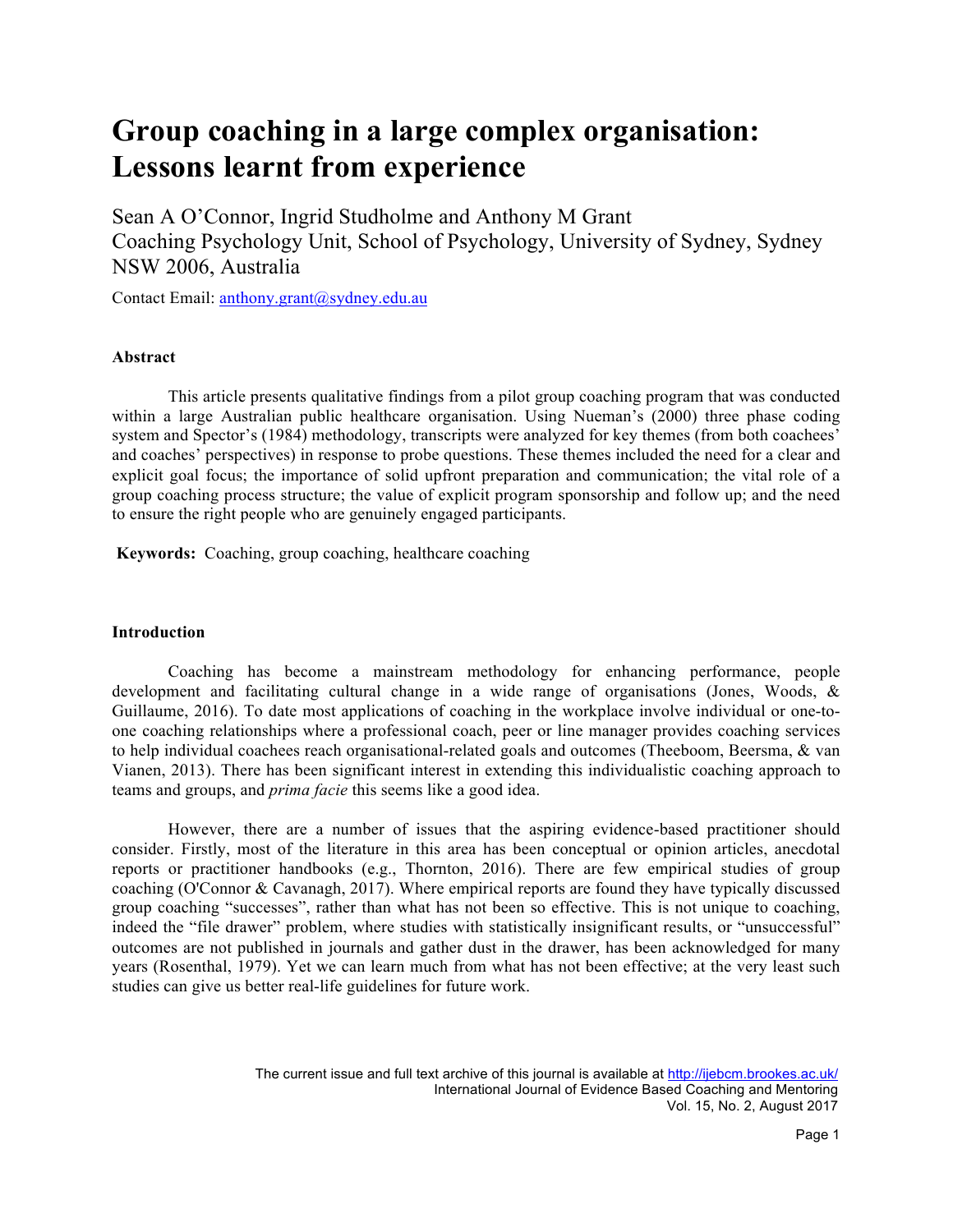Secondly, group coaching is, by its very nature, more complex than individual coaching. Groups can be far more than the sum of their parts. Groups within organisations exemplify many of the spoken and unspoken tensions that permeate the organisational system and reflect the organisations' levels of stability and cohesiveness, or turbulence or chaos at any point in time. This is particularly of issue when an organisation is going through a period of substantive change or organisational turbulence (Grant  $\&$ O'Connor, 2015). It is in such situations that group coaching holds much promise. The idea here is that, coaching small groups in the pursuit of a common goal may help steady the broader system by creating stabilizing nodes that can act as positive attractor anchor points. In this way, it is hoped to maximize the "coaching ripple effect" and reenergize and redirect the system as a whole (O'Connor & Cavanagh, 2013).

This all sounds good in theory, and there are a number of books and articles that clearly and usefully articulate such propositions (Brown & Grant, 2010; Hawkins, 2014). However, this is not easy to do in practice. Indeed, designing and implementing large scale group coaching programs in large complex organisations is extremely challenging, and this is made more so when dealing with multiple stakeholders who have competing interests and agendas (Cavanagh & Lane, 2012).

The research question under investigation here focuses on understanding how to better conduct group coaching interventions in organisations, thus the aim of this article is to provide insights into the experience and reflections of participants in a group coaching program that was conducted within the Australian healthcare system – a large complex organisation that operates under considerable stress and pressure – and to use these real-life insights to help give further guidance in designing guidelines for group coaching programs.

This article briefly reviews the literature on group coaching to identify important components of group coaching, and then presents qualitative findings from a group coaching program in a large complex organisation. The qualitative data is used to identify key themes from the group coaching experience and to make recommendations for future group coaching and intervention designs.

## **Overview of the group coaching literature**

While there is a lack of empirical evidence on the efficacy of group coaching approaches, there is a body of theoretical literature seeking to define group coaching. Definitions applied to group coaching range broadly from a form of leadership supporting team coordination and task achievement (Hackman & Wageman, 2005) to independent individuals participating in a group process together (Rauen, 2005). In many ways the current state of the group coaching literature resembles the state of the individual coaching literature of the early 2000's, in that there are more conceptual or opinion-based publications than rigorous empirical studies.

The lack of conceptual clarity is echoed in the way group coaching has been implemented and reported in the literature. There exists a broad range of coaching methodologies that have been utilized in group coaching situations. Many approaches resemble the iterative nature of established individual coaching approaches, utilizing multiple sessions of differing lengths over extended periods of time (Muhlberger & Traut-Mattausch, 2015; Stelter, Nielsen, & Wikman, 2011; Torbrand & Ellam-Dyson, 2015; Whitley, 2013). Others employ a mixture of methodologies that may include group facilitation, training, peer-to-peer coaching and 360 degree feedback (Barr & van Nieuwerburgh, 2015; Coates, 2013; Florent-Treacy, 2009; Fusco, O'Riordan, & Palmer, 2015; Grajfoner, 2009; Vesso, 2015) while still referring to the process as group coaching.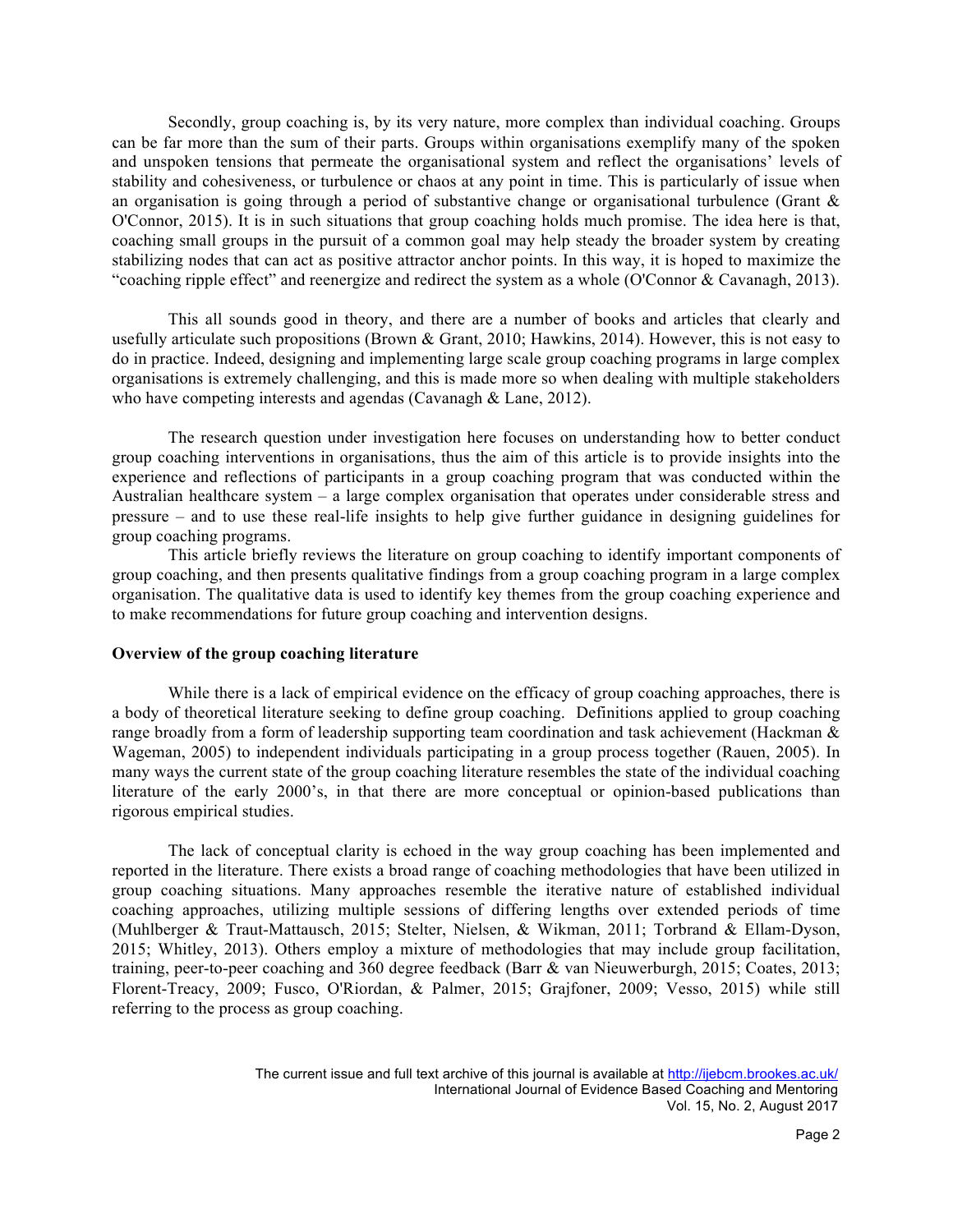Methodological and definitional issues aside, different forms of group coaching have been identified as effective in a variety of ways. Group coaching has been identified as a supportive process for those adapting to living with long term illness (Whitley, 2013). In a randomized controlled trial, Stelter and colleagues (2011) concluded that narrative collaborative group coaching had a positive impact on social recovery and wellbeing for elite student athletes. Torbrand and Ellam-Dyson (2015) applied a cognitive behavioural group coaching approach, identifying improvements in student procrastination compared to a control, while others have found group coaching to be effective in procrastination alongside individual level goal attainment (Muhlberger & Traut-Mattausch, 2015). Group coaching has also been found to improve wellbeing, goal achievement and reduce mental health issues for individuals managing change through gender transition (Grajfoner, 2009). Coates (2013) found that participation in group coaching within a leadership development program increased learning transfer, and Vesso (2015) reported that group coaching increased teams' perception of leader trustworthiness and task orientation.

While these findings are encouraging in that they identify the potential for the application of group coaching-like approaches, more attention needs to be paid to the effective components of these processes if we are to begin translating research to effective practice, and one way to do that is to explore the experience and reflections of those who participle in group coaching interventions. This paper aims to contribute in this respect.

A number of researchers have gathered qualitative data on the experience of group coaching processes, with the aim of identifying important considerations when conducting group coaching interventions. Through qualitative interviews conducted with experienced group coaches, Hauser (2014) suggests considerations which include; clear goals and outcomes; differentiating between directive taskfocused and process-oriented approaches; and the timing of interventions, as well personal attributes, background and experiences of the coach. While Hauser's (2014) conclusions help to identify potential areas for supporting group coaching utility, the inferences drawn are entirely from the perspective of highly experienced group coaches – rather than the coachees themselves.

In other related research Godfrey and colleagues (2013) explored aspects of a group coaching program for two large national health care improvement teams. Through a qualitative analysis of feedback from the coachees and the coaches involved, categories that were perceived as being supportive of the group coaching engagement emerged. These included preparation for engaging in the group coaching in conjunction with a supportive organisation context, constructive collaborative relationships, and appropriate helping and technical support.

Carr and Peters (2013) provide a case study analysis of two leadership teams identifying common effective coaching components from their group coaching experience. Important group processes that were identified included; the team's character and working agreement; level of participation; the coach's manner and actions; the logistics of setting up and launching the coaching intervention; as well as the coaching structure and follow-up process. Potential improvements identified included the level of collaboration and productivity, the importance to focus more on relationships, engaging personal learning, communication and participation, and ensuring impact is extended beyond the team coach supporting utility of purpose. Carr and Peters (2013) then present key factors that are important in increasing the chances of a successful outcome. These include; having the time and forum for discussions; developing clear shared and focused goals; emphasizing safety and sharing; valuing diversity of perspective across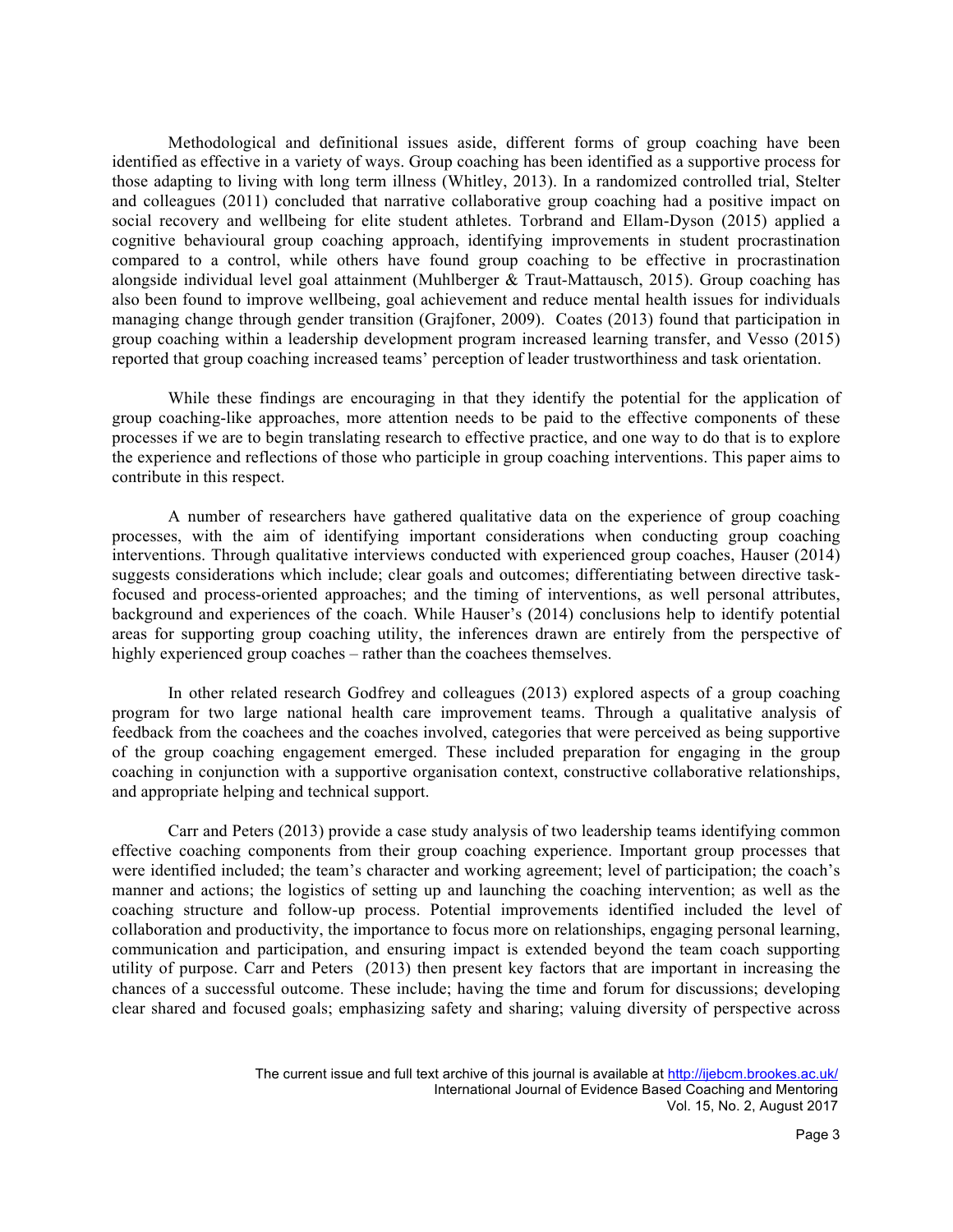member represented disciplines; supporting collaborative decision making; improved communication and relationships; and commitment and stability of membership.

As can be seen in this brief review there are a broad range of suggestions made around important components of effective group coaching engagements. A broad mapping of the issues emerging from this review include the importance of participants being prepared to engage in the group coaching process; ensuring the goals set are engaging and appropriate; issues related to relationships and interactions between coach and group members, as well as process-related specifics such as differentiating between directive task-focused and process-oriented approaches; and the impact of the coaching in the workplace. However, it is clear that more research is needed in order to further develop our understanding of group coaching intervention processes. This was the aim of the present study.

## **Organisational Context of the present Study**

This study was conducted within a section of the Australian public health system. In common with most healthcare systems worldwide, the Australian public health services are expected to deliver optimal performance whilst operating in a context of increasing budget pressure and escalating demand for services (AMA, 2016). This particular section of the Australian healthcare system operates more than 230 public hospitals, as well as providing community health and other public health services through a network of local health districts, specialty networks and non-government affiliated health organisations. The agency covers a geographical region of approximately 800,000 square kilometres with over 100,000 employees. The 2016 budget is in the region of AU\$22 billion.

The aim of the coaching program was to deliver improved system performance and develop the leadership and management capability of executives, senior managers and healthcare professionals in the public health system.

## **Method**

The coaching in the program was clearly distinguished from counselling, training and consulting, and was aimed at helping the people being coached (the "coachees") set and attain work-relevant goals, gain insights about themselves, their teams, their environment and others, and deliver results in terms of learning, development and goal attainment. Coaching services were provided by a panel of professional executive and leadership coaches external to the organisation.

The group coaching sessions targeted a group or cohort of leaders at a similar leadership level within the organisation. The group goals focused on particular work based priorities or state-wide priority areas, such as patient flow, integrated care and ease of access, collaboration, improving communications and connections across the system and where appropriate between group participants in their functional roles. Participants were selected based on their development potential and their key leadership roles in implementing such projects and participation was voluntarily.

The four coaches were all professionally-trained, each with over five years professional coaching experience, and held a range of coaching qualifications including PhDs, Masters Degrees in Coaching Psychology and Master Coach Certifications from the International Coach Federation.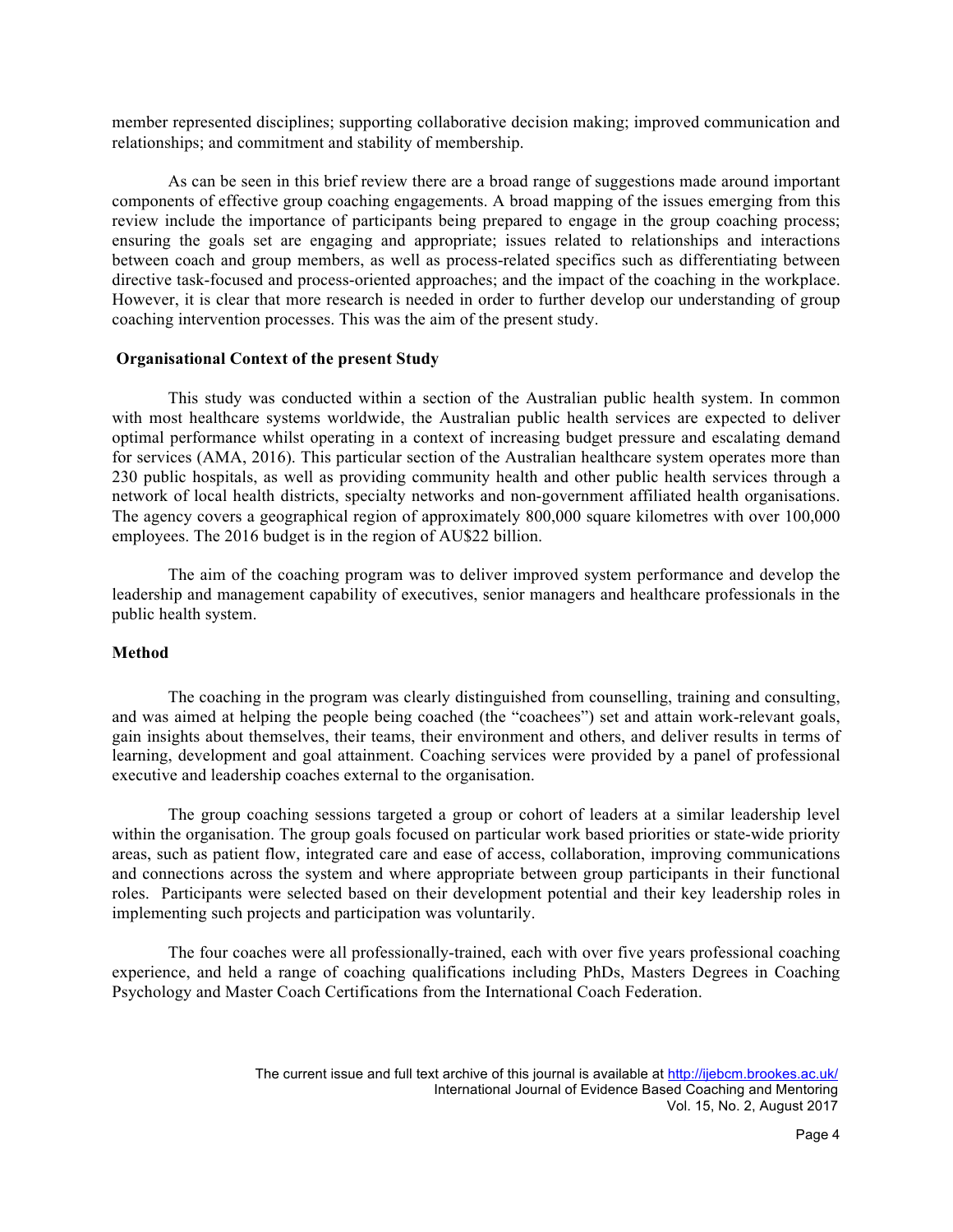## *The group coaching sessions*

The group coaching sessions were grounded in a solution-focused, cognitive-behavioural framework (Grant, 2003). From this perspective coaching focuses on facilitating goal attainment by helping the coachees in the group understand the reciprocal relationships between one's thoughts, feelings, behaviour and the environment, and purposefully structuring or changing these to better facilitate goal attainment. The group coaching sessions were conducted as a facilitated goal-focused discussion, with emphasis being placed on enhancing participants' systemic perspectives as much as individual and group goal attainment. Each session began with a review of progress to date, identification of specific individual and group goals for that session, exploration of the key issues and options, and agreement of specific actions steps to be completed before the next session (see Ives  $\&$  Cox, 2012). The group coaching program consisted of three, two-hour group coaching sessions. There were four groups, each with 6 or 7 members. There were 27 participants (11 males and 16 females; average age 27 yrs.).

#### *Procedure*

Participants in the group coaching program were contacted by email and invited to participate in an interview process to discuss their experience of the group coaching program. The response rate was 78% (21 of 27 participants). Before the interview appropriate documentation was sent to the participants outlining the probe questions and participants gave their informed consent.

A semi-structured interview schedule was designed and used to gather information about participants' experiences (see Table 1 for interview probe questions). Interview questions were designed to elicit open-ended responses wherever possible. These probe questions reflected the areas of interest in this research and were developed in consultation with primary stakeholders. These areas of interest were; personal preparation for the coaching program; issues related to goals; issues related to group processes; logistics of the engagement and future directions and; the impact on the workplace. Interviews were conducted by telephone and were between 15 and 30 minutes long. Interviews were recorded with the permission of the participants and transcribed by a professional transcribing service.

Following Nueman's (2000) three phase coding system, transcripts were analyzed for key themes in response to each probe question and then coded according to those themes. During the first phase one researcher performed an initial scan of the data, highlighted key words or phrases and identified initial emergent themes. Through a process of collaborative analysis members of the research team then identified the core themes whilst linking these to the aims of the study. As recommended by Spector (1984) the validity of the categories was then further established by asking the questions: Do the categories fit and work? Are they clearly indicated by the data? Reliability was established by looking for inconsistencies in the responses and ensuring there was minimal overlap between the various designated categories. In the second phase of the coding, researchers focused on connecting the various identified themes, finding links in the data and looking for emerging patterns. In the final or third phase, researchers reread the data and identified specific quotes and excerpts that concisely illustrated the final themes.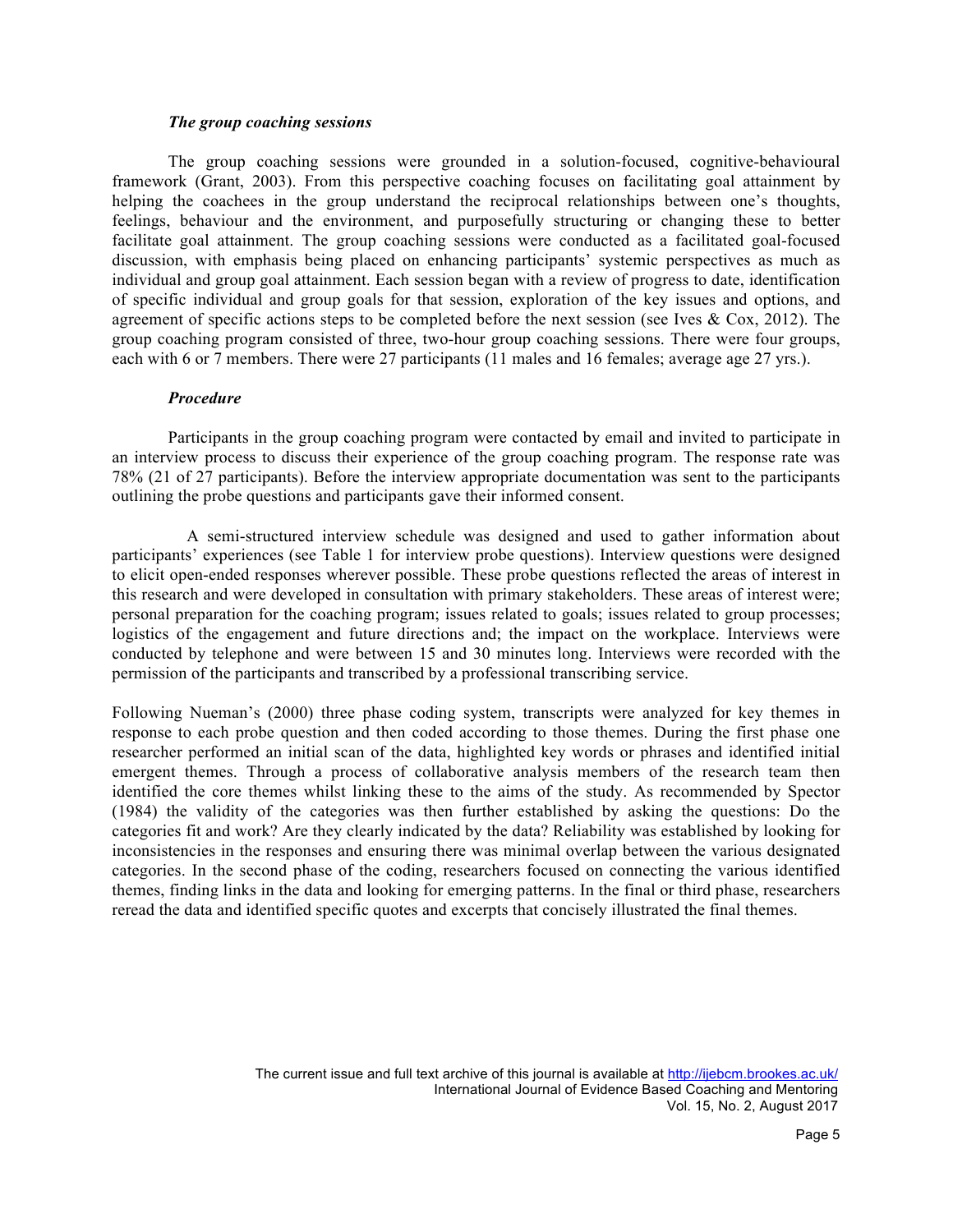## **Table 1: Structured Interview Focus Areas and Probe Questions**

## **Area 1: Personal preparation for the coaching program**

- What (if anything) did you do to prepare for the program?
- How could you have better been prepared for the program

## **Area 2: Issues Related to Goals**

- Where you able to identify meaningful goals? What where they?
- Was coaching useful in helping you with these goals? If so how?
- Was coaching not useful? If so how

## **Area 3. Group Process**

- What happened in the coaching sessions?
- Did you feel that the group functioned as a whole? How did it function?

## **Area 4. Logistics and Future Directions**

- Did you feel that the program was well organized?
- What could be done to improve the program in future?

## **Area 5. Impact in the Workplace**

- Did the coaching have an impact in the workplace? If so, how?
- How (if it did) did the coaching help you deal with the challenges of your workplace?

# **Results and Preliminary Discussion**

There were over eight hours of interviews and 360 pages of transcribed data which revealed the following themes.

## *Overall positive experience of the program*

Overall, the program was positively received by participants. People really appreciated the opportunity to connect with their colleagues across different areas of the organisation in a way that they normally did not. A broad key theme that emerged here related to enhanced understanding of each other's perspective around shared challenges:

*We had quite a broad representation on our group. We had Allied Health, Senior Medical, Nursing, Patient flow, Ambulance, and GP. So we covered off quite a fair range of the Health's sector, who aren't necessarily aligned in their service provision or wouldn't work together. But getting them all (together) … and getting them to say what they thought, what this was about, how this was going to help, or where their interests lie. I think was that was really good. And everyone got to see each other … which was really good.*

> The current issue and full text archive of this journal is available at http://ijebcm.brookes.ac.uk/ International Journal of Evidence Based Coaching and Mentoring Vol. 15, No. 2, August 2017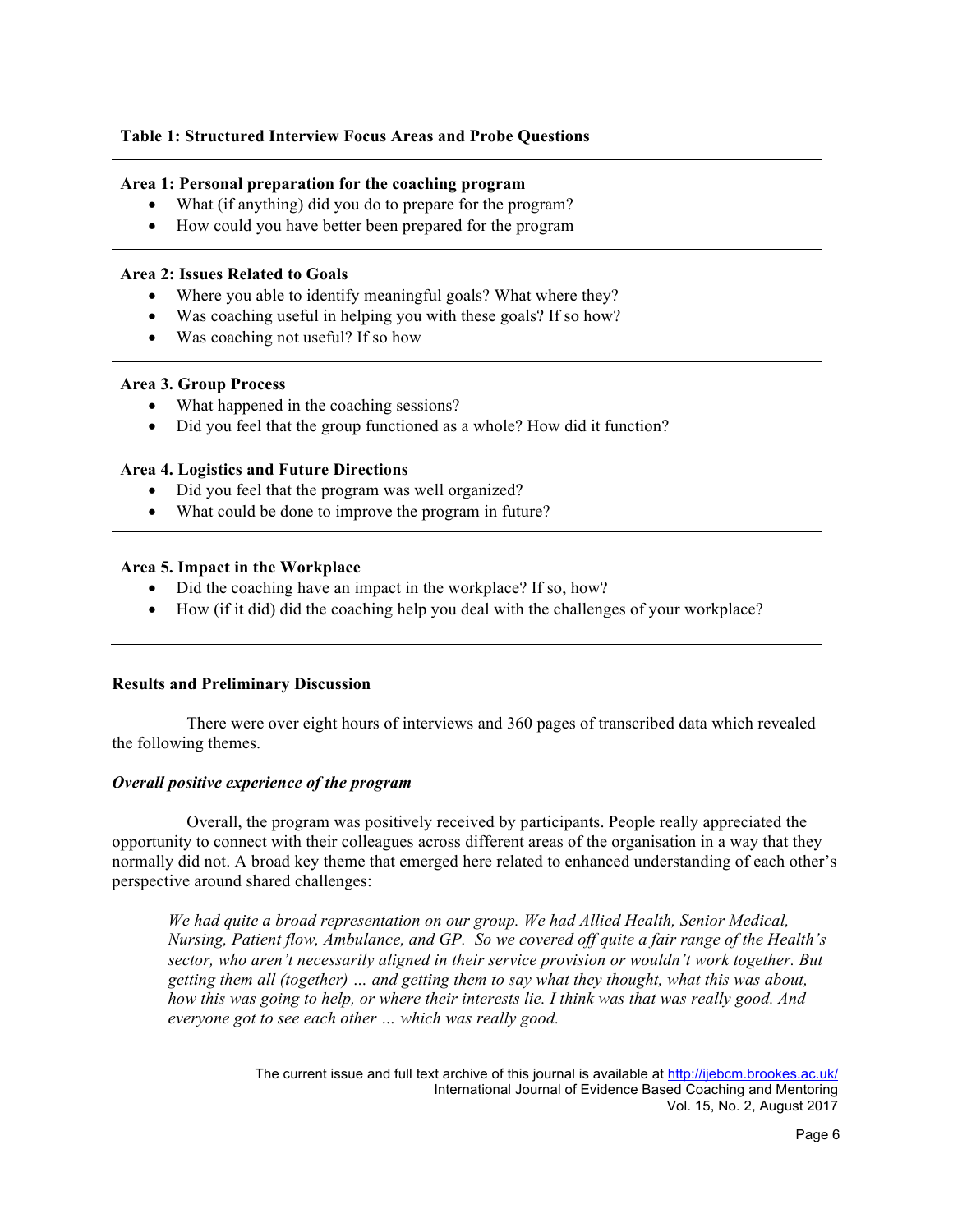Another commented that:

*Yes it definitely was helpful … without the coaching for a start we wouldn't have come together as a group … you know it's obviously quite meaningful actually sitting in a room face to face. With people who are an important part of the system, and getting to know them on a personal level rather than just potentially this is a patient I am referring you.*

Many expressed hope that the program would continue:

*Don't give up. I really do think that the coaching helps you know, to get people to start thinking outside of the box… you know to do so in a safe environment.*

## *Areas for Improvement: Five Key Points from the Coachees' Perspective*

There were a number of responses about how the program could be improved. It should be noted that the organisational context (as in most public health services) was a high pressure working environment, with little time to reflect and the implementation of this program was conducted under time and budget restraints. This pressure is illustrated by a number of comments. For example:

*It was a really bad time for us. We were really just about to start all our preparation for moving into a new hospital. Everyone had a lot of meetings to attend, and it was very difficult, we just didn't have the time or the energy to focus on the coaching I think.*

*Operationally I really have to have someone else relieve me otherwise its very difficult for me to focus. The phone rings all the time.*

In analyzing the data, the following key categories emerged (note: some participants made more than one response), and these have implications for group coaching programs in general, as well as for this specific program. Table 2 presents the themes that emerged and the number of responses in each category.

| <b>General focus of theme</b>                           | <b>Number of responses</b> |
|---------------------------------------------------------|----------------------------|
| Need for a clear and explicit goal focus                | 30                         |
| Need for solid upfront preparation and communication    | 20                         |
| Need for group coaching process structure               | 20                         |
| Need for explicit program sponsorship and follow up     | 17                         |
| Ensure the right people, genuinely engaged participants | 14                         |

## **Table 2: Key themes and response frequency**

The current issue and full text archive of this journal is available at http://ijebcm.brookes.ac.uk/ International Journal of Evidence Based Coaching and Mentoring Vol. 15, No. 2, August 2017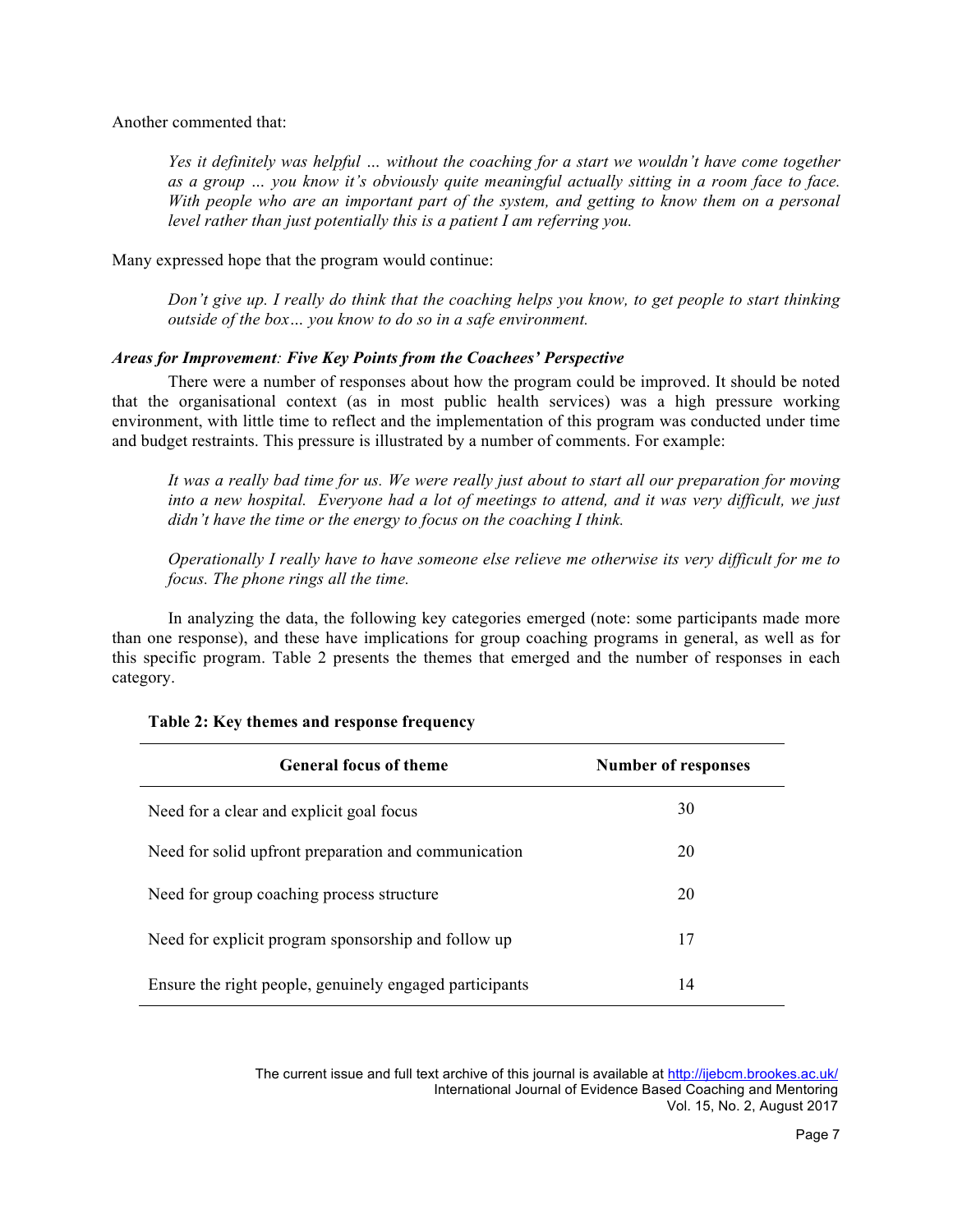#### **1. Need for a clear and explicit goal focus**

The coaching program aimed to be coachee-centred and to let the participants themselves determine the specific goals. This philosophical perspective is in line with many mainstream approaches to coaching (e.g., Whitmore, 1996). However, many participants felt that there was a lack of clear goal focus. The problem in this context was that it was very hard for the group to determine a suitable group goal and this lead to some feeling of uncertainty:

*There was sort of a group cobbled together with sort of a vague idea of what they wanted to achieve, and then given a very valuable resource but then some team members weren't on board to start off with, or already had fixed ideas regardless of what the project achieved. I guess for me if the end results not going to make a difference why waste a valuable resource on it.*

Some groups were able to develop goals that were both meaningful and specific and those group members seemed to experience the most traction and collaboration:

*But from where I sit, it was definitely of value, and if the opportunity comes up to have executive coaching something like this around a specific subject … I think this is a very positive step for (staff) to equip them with the tools and resources to do stuff that's a little different to their normal way of doing stuff.*

## **2. Need for solid upfront preparation and communication**

The organisation had put considerable effort into the development and management of the program. However, given the complex nature of the organisation and multiple stakeholders involved (including a range of government and health bodies in addition to the organisation itself), it was not always possible to ensure that communications were clear and appropriately targeted. This is not an unusual situation. Such communication issues are common place in large complex organisations (Bunker & Alban, 2012). In this case, most participants wanted more information on why they where involved, including aims, expectations, process structure, sponsorship and support.

*There was very little if not any, information about what the project and coaching was all about…we had discussed it as a group, but we didn't really know what we were being asked. We didn't understand the whole project itself. We didn't know what we were there for; we didn't know what it was about.* 

*I did think it was actually a good idea but I did think it could be set up differently. And possibly been more meaningful had it been set up to add a little bit more focus in the set up add to that to give us a little bit more time to prepare for it. I probably would have come in with more buy-in rather than turning up on that first day not knowing what we were doing, where we were going with this and what it was all about.*

## **3. Need for group coaching process structure**

As mentioned previously, the program aimed to be coachee-centred (e.g., Whitmore, 1996). Beyond specifying a solution-focused cognitive-behavioural approach, no specific group coaching process was imposed on the coaches or coachees. Unfortunately, this attempt at promoting an egalitarian ethos within the group meant that there were no explicit or standardized structures for each session. Where there was a lack of cohesion in the group, this lack of a standardized structure led some participants to feel lost within the process. Not surprisingly some participants wanted greater clarity on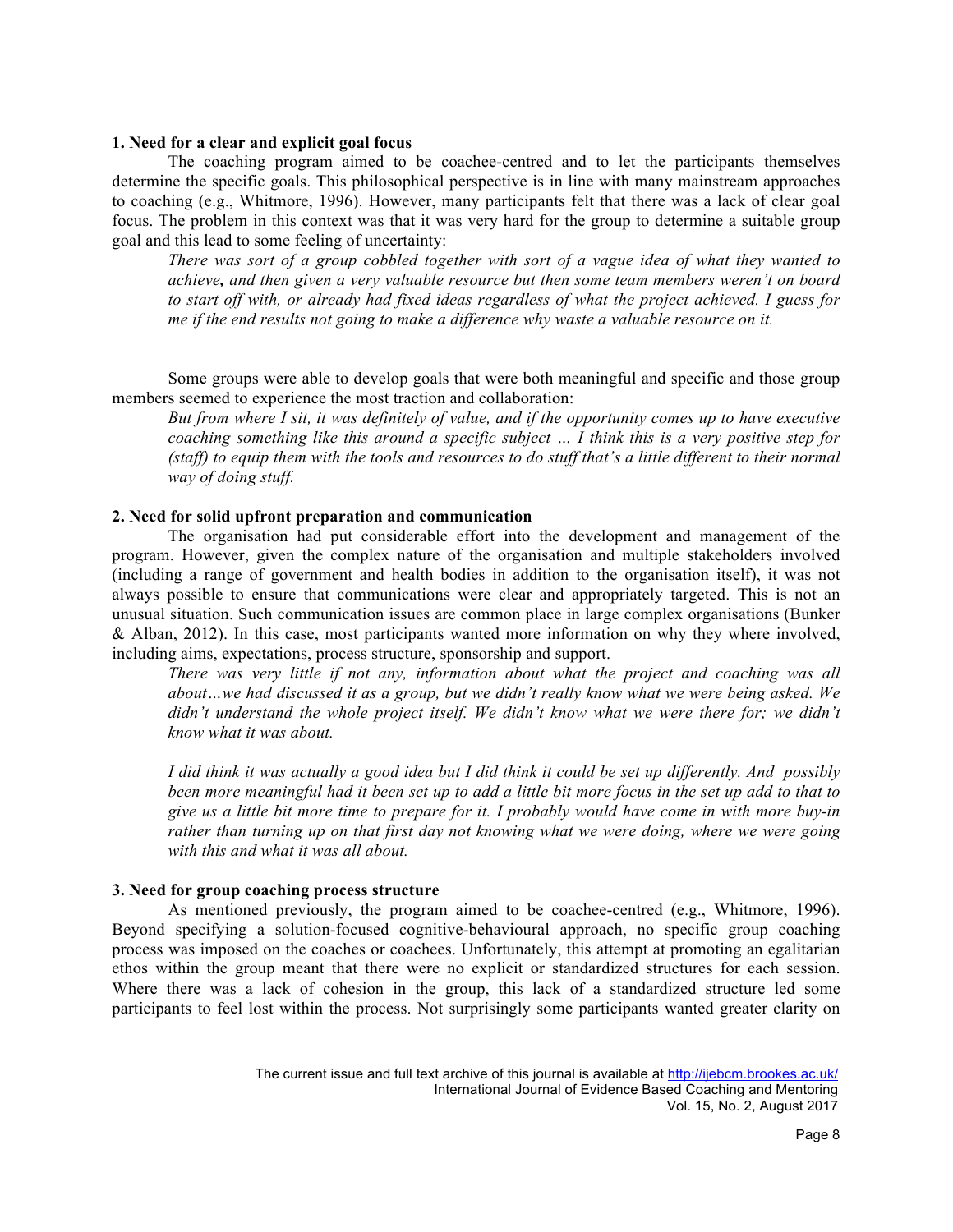the group coaching process and structure, and a better understanding of how the coaching fitted with organisation's strategy, operations and other projects:

*I might be wrong here but I think Health thrives on structure… I am a very practical person I guess I function and develop better if I have got an understanding of some sort of structure around what we are doing.* 

*If you're going to do it again it would be very important to define exactly what the aim is… And what the outcomes you know, what was expected at the end of the day. So what sort of outcome measures were looking for… and also empowerment, whatever the recommendations you come with will actually mean something…to someone somewhere, and will be taken you know, into account. Where I think we were lacking that in our project so it sort of you know, disenfranchised it if you like, the participants were you know, what's the point.*

#### **4. Need for explicit program sponsorship and follow up**

It is common for those who work in large complex organisations to feel somewhat disconnected from the decision-making part of the organisation and to feel a sense of confusion about change initiatives (Adler, 2012). Likewise in this context, some participants felt little sense of buy in or support in the workplace for their efforts and lacked ways to share recommendations or review the program:

*I think at the end of the coaching sessions we had a bunch of notes. But we didn't have any recommendations, or we sort of did but we didn't have any, direction from our leadership or a forum where we could actually pitch what we had discussed in the coaching. There was nowhere to take this stuff, you know, it was just basically a really interesting exercise. And I feel a bit uncomfortable for that it didn't go anywhere. Because I'm sure that it was well intentioned.* 

## **5. Ensure the right people, genuinely engaged participants**

As has previously been mentioned, a key feature of many large organisations is difficulty in effectively communicating information about change initiatives. This is hardly surprising, given the number of diverse stakeholders, often with competing personal and political agendas. Such complexity means that is it not easy to select the right participants – participants who are motivated and prepared to work as part of a group towards a common or group goal. In this case, many participants wondered why they were there and their connection with the program:

*I think it would have been good if we as a group had a better understanding of what was involved and what we were hoping to achieve from it. We were sort of nominated to participate. Well, we were told to go (chuckle).*

*You know when you do get a group like that together you need to know that you're all on the same page with the issues and sometimes people with their own agendas take over.*

## **Areas for Improvement**: **Three Key Points from the Coaches' Perspective**

All four of the group coaches were interviewed (100% response rate). The phone interviews were also semi-structured with similar questions, each lasting 30-45 minutes. This data was analysed in the same fashion as the coachees' responses. The top three inter-related issues for coaches were: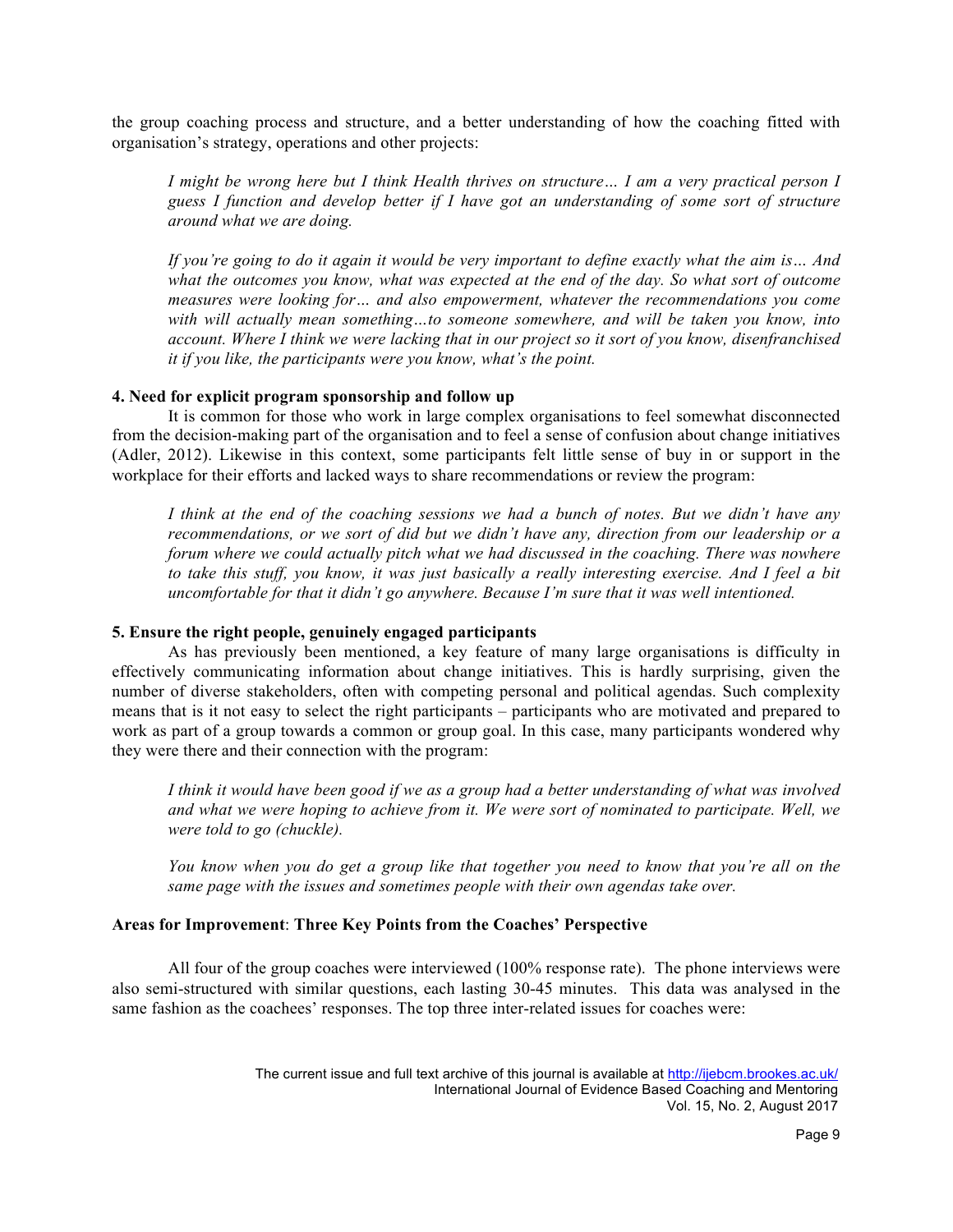- 1. Program governance and sponsorship
- 2. Upfront preparation and communication
- 3. Coaching process and structure

It is of note that the coaches also expressed similar responses to participants around issues such as goal clarity, having the right people and good process.

## **1. Need for program governance and sponsorship.**

This was referred to as the 'deal-breaker'. All coaches affirmed that strategic process oversight or governance was needed to influence and champion progress, inform program design, manage processes, and make links to other programs and strategy:

*It is more of systemic piece and the root of all of this is someone that is clearly owning the whole process, also someone at a local level. For me that was the deal breaker.*

# **2. Need for upfront preparation and communication**

All coaches acknowledged that effective upfront communication would have enabled participants to understand aims, expectations and process and help overcome resistance, and this was seen as being particularly important in a large complex organisation, such as health contexts:

*As a coach, you want to get the best out of the people and help them find their best selves… As a coach I found it one of the most difficult group coaching set ups that I've worked in. And I've worked in quite a few. And it was really to do with the set up of that group and their expectations coming into it. If that had been done we could have accelerated progress rapidly.*

*My first meeting with the group everybody looked at each other and said why are we here? I certainly challenged them about, why did they come if they didn't understand why?*

# **3. Need for coaching process and structure**

All the coaches agreed that more time was needed to progress goals. The capacity to connect theory to practice and contextualize for health was also important in approaching complex systemic issues:

*Three sessions for two hours, but not really. By the time you get settled it's never the whole two hours. We spent the whole of the first session talking this through and getting to a goal. Not wasted time but conscious there was only two more sessions. It was time well spent. Getting the group to work together, listen takes time. I think it really needed another session at the end.*

*Team and group coaching can add a whole lot of value. But it needs to be thought through because of the complexities of the health organization.*

*What I could also do was connect theory to practice for them; I could contextualize and give them a lived example that related to health.*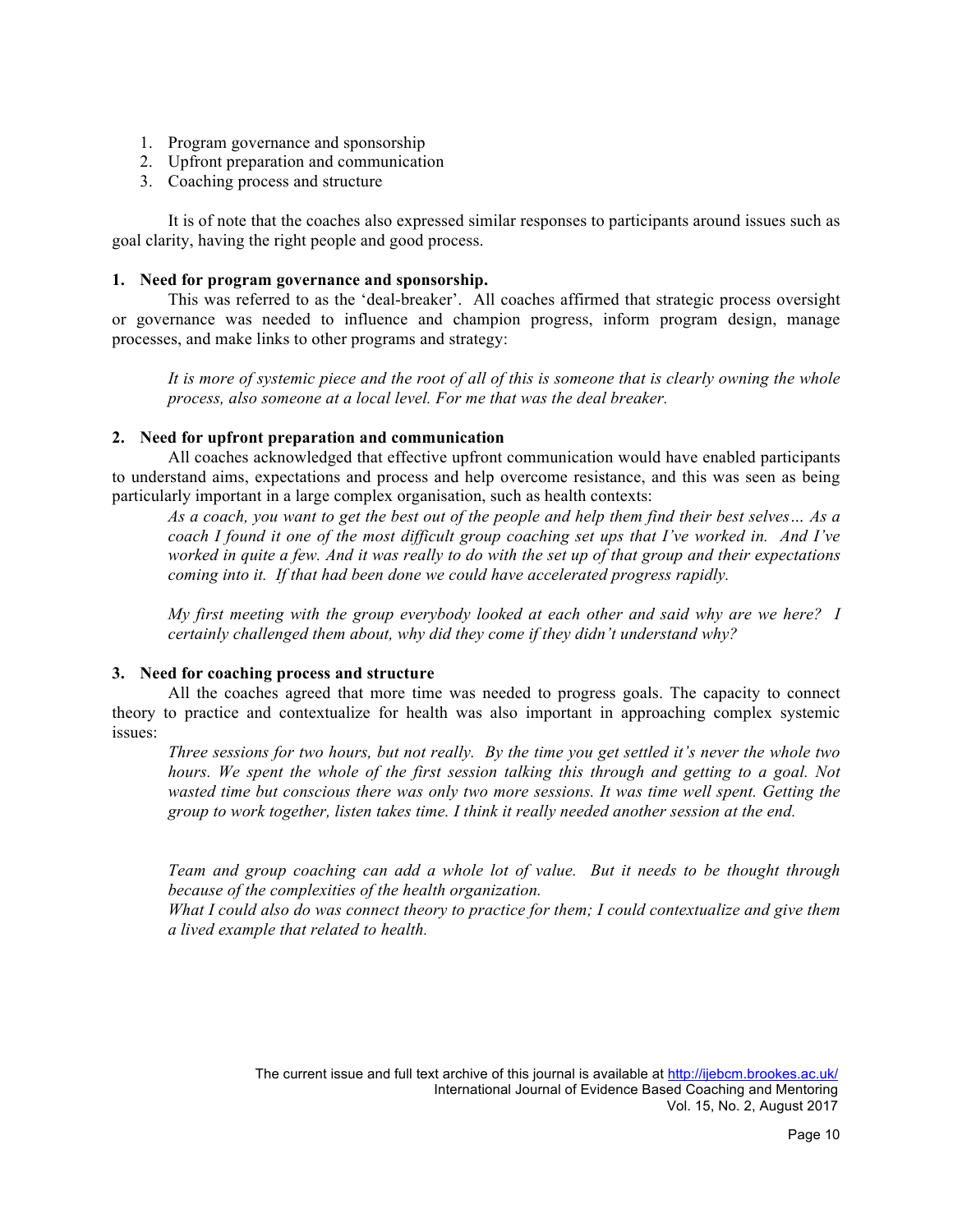#### **Discussion**

It is clear that the program was well received by most participants, although there were many areas for improvement identified. It is worth noting that during the period that the group coaching program was being conducted, an individual one-to-one coaching program was also being conducted in the organisation. It is beyond the scope of this paper to report in detail the results of the individual coaching program participation which was associated with significant improvements in goal attainment, solution-focused thinking, leadership self-efficacy, perspective-taking capacity, self-insight and resilience, and ambiguity tolerance. Many of these participants reported being able to use the insights gained in coaching in their personal lives, and reported better work/life balance, less stress and better quality relationships at home (Grant, Studholme, Verma, Kirkwood, & Paton, 2016). Perhaps not surprisingly, given that group coaching is far more process-intensive than individual coaching, the group coaching was perceived as being less effective than the individual coaching.

It is important for the coaching industry to develop specific guidelines and governance frameworks that help build clarity and engagement, so that future groups in similar settings will be able to effectively collaborate on complex challenges and make positive, systemic impact. In the present study the most effective groups were those that had greater goal focus, a robust structure to the coaching sessions and a coach who was experienced in conducting group coaching. These findings echo those of Godfrey, et al (2013) and Hauser (2014) amongst others. In short, as past research and the present study shows, group coaching has considerable potential, but it is yet to be fully realized. It is to this issue that we now turn.

#### *Lessons Learnt*

It is clear from the analysis of the qualitative data that group coaching can be a complex process in which high levels of preparation and planning are essential. Much of this must happen prior to the engagement commencing in order for the flexibility of the coaching process to be effective and relevant for all of the individuals, the group as an entity and the organisation involved. While this might seem counter intuitive it reflects the idea of "training tight to play loose"<sup>1</sup>. A group coach, much like an individual coach, must create a safe container for members to play with ideas, face challenges, overcome barriers and strive for their goals (Thornton, 2016). Unlike an individual coach, a group coach must do this with the added complexity of interaction dynamics, multiple perspectives and potentially competing interests (Kets de Vries, 2005; Ward, 2008). In order for a group coach to take advantage of the group dynamics in a way that can support the group process and goal attainment at multiple levels, the conditions need to be set clearly to allow for the potential of creative emergence to be realized. Particular care needs to be taken when these processes are conducted within complex organisational contexts (Hawkins, 2014).

## *Multiple perspectives*

Group coaches need to consider carefully the program aims and guidelines upfront in clear consultation with a range of organisational stakeholders. It would seem important to effectively frame the program, build engagement and create shared clarity upfront by providing stakeholders (participants,

<sup>&</sup>lt;sup>1</sup> The notion of "training tight to play loose" is derived from sport psychology. The idea here is that it is important to ensure that preparation and practice for competition is conducted in very tight and structured fashion because the actual completion itself is a high pressure situation which tends to induce errors. By training tight the number of errors in actual completion can be reduced significantly compared to lackadaisical training (e.g., Williams, 1993).

The current issue and full text archive of this journal is available at http://ijebcm.brookes.ac.uk/ International Journal of Evidence Based Coaching and Mentoring Vol. 15, No. 2, August 2017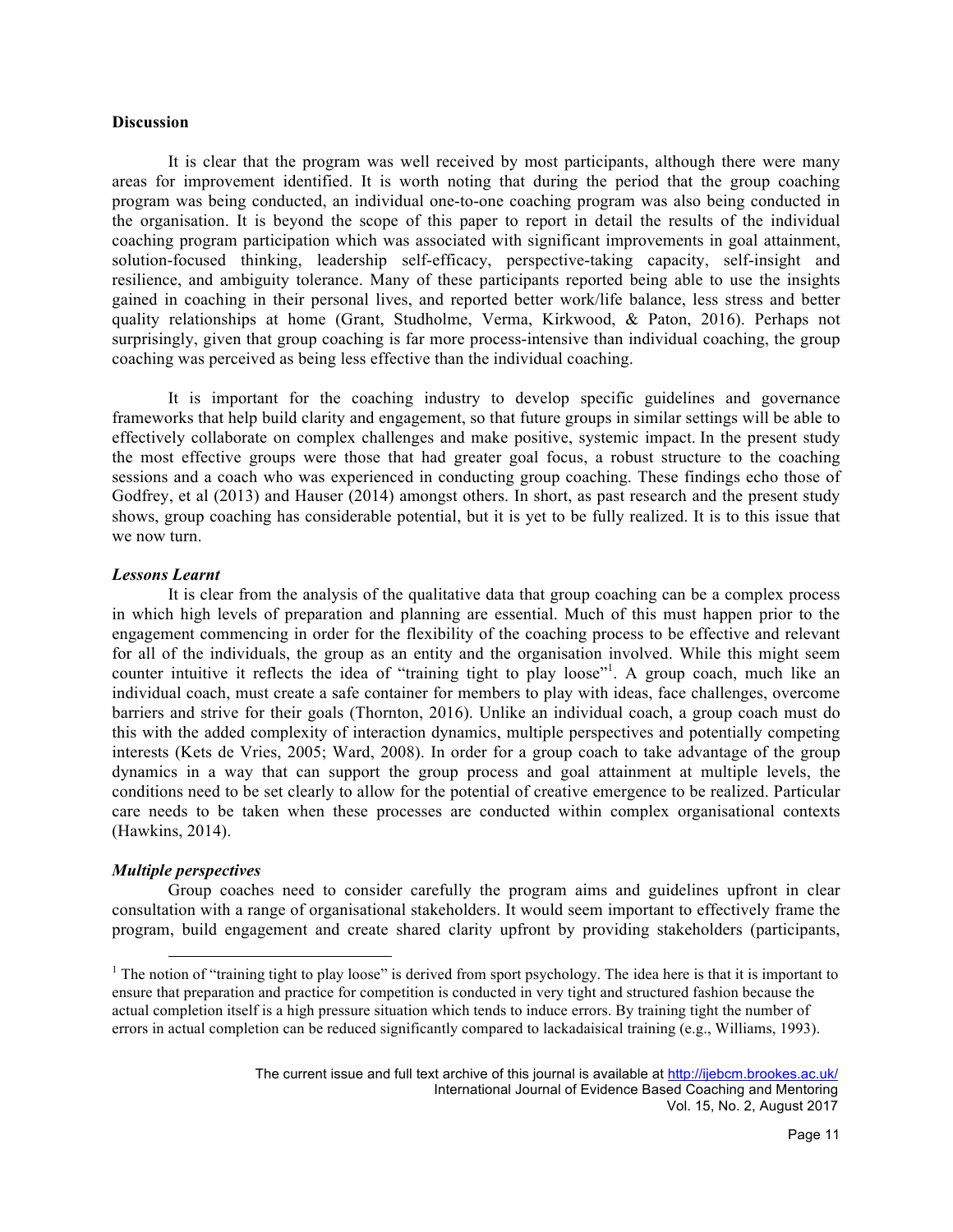sponsors, coaches) with clear aims, expectations, frameworks and processes detail. These need to then be communicated clearly to group coaching participants in order for them to understand the expectations of their participation.

It is our suggestion that while the expectations, frameworks and processes need to be specific and agreed, the organisational needs and requirements should be broad enough that each group is able to identify autonomously related group and individual level goals, which they can personally commit to. This should allow for levels of interdependency and autonomy simultaneously, and in this way creating motivation for success. From a goal-hierarchy perspective, the aim here is to ensure that the various levels of the system's goals (e.g., organisational goals, group goals and individual goals) are aligned and congruent, and in this way development can be maximized.

Group coaching is complicated and there are often multiple perspectives involved, a group coach needs time to integrate these perspectives in ways that scaffold the group development to support goal attainment and systemic understandings. In the current study three sessions of two hours did not seem enough for traction and collaboration in most cases. There must also be a careful consideration of the group size, session timing and length of coaching sessions alongside the organisational aims and support attached to the group coaching engagements. While there is currently no specific empirical research that suggests appropriate structures for group coaching engagements, group coaches at least need to think carefully, in collaboration with stakeholders, how the structure and process contribute to supporting the needs of the organisation, the group and the individuals involved in the coaching process.

## *Time commitments in group coaching*

Gaining commitment for organisational resources is vital for a successful program. This seems like a self-evident statement, but one aspect of "resources" that is often overlooked by organisations is the demands of the program on participants' time. Organisations often engage development activities without careful consideration of the impact involvement may have on the usual roles of participants (Day, Fleenor, Atwater, Sturm, & McKee, 2014). Such demands are often perceived as being high in individual coaching programs, but are even higher in group coaching programs such as the present study.

A number of participants in the present study reported feeling pressurized regarding the time commitments required, and this seems to have inadvertently impacted the processes of rapport building and commitment required for effective engagement. Group coaches can support success of their engagements through contracting and or negotiating for appropriate resource support for the groups they work with. This may include relief from other organisational commitments or resources to support a participant's time away from their usual role, depending on the specific situation.

#### *Importance of coaches having group coaching expertise and supervision*

Based on the feedback across all of the groups it would seem that effectiveness of the group coaching process is best supported when coaches have a degree of mastery in group facilitation. This is important in order to facilitate the development and integration of multiple perspectives in the attainment of multiple levels of hierarchically-related goals. Some of the participants in the present study reported that the group process was not as robust as it could have been, and that it felt as if the group was floundering without clear direction or guidance from the coach.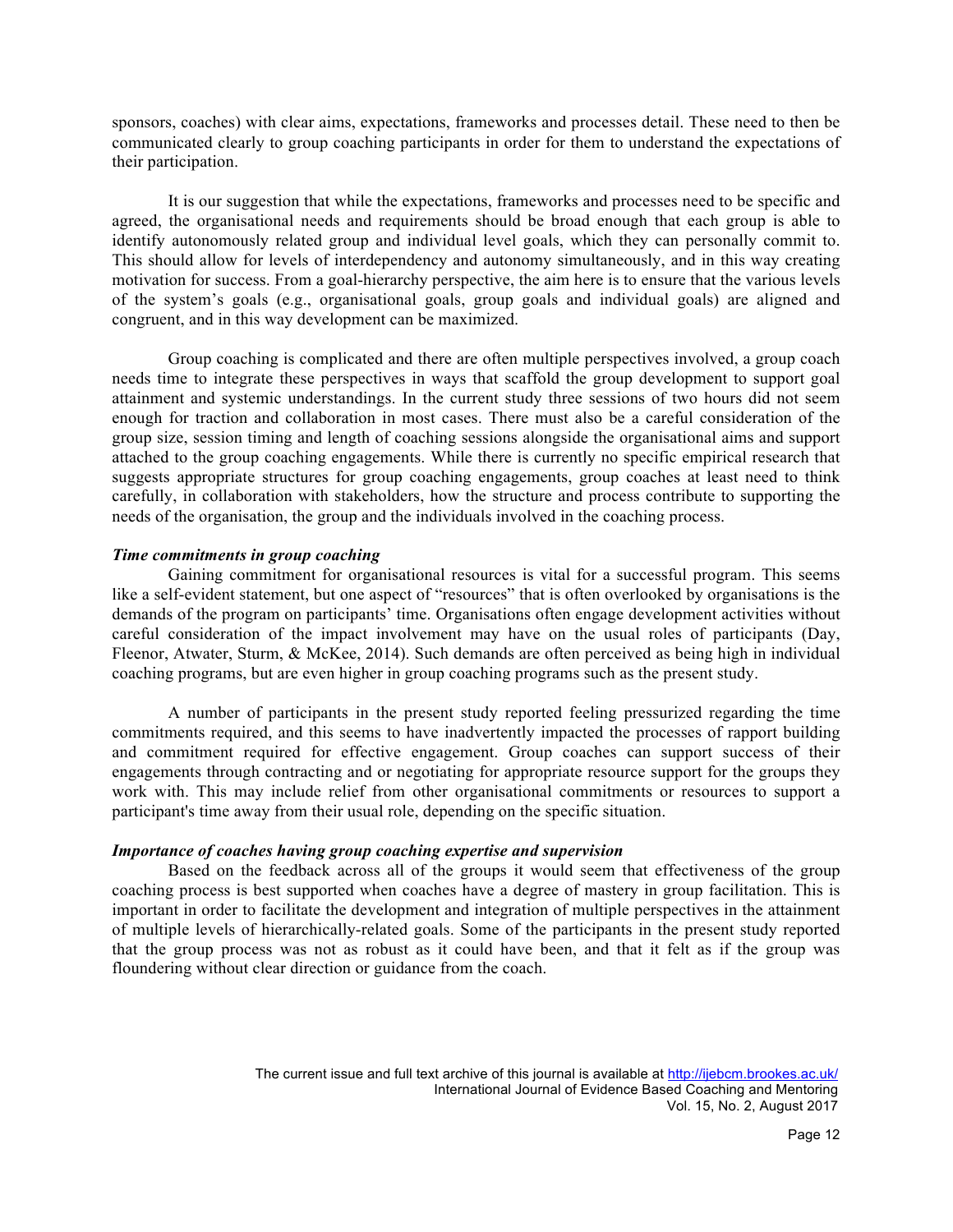The coach's role here is to ensure that tensions within the group in terms of competing agendas or tensions between individuals are harnessed to support group goal attainment. Thus coaches need to ensure they have a capacity to work with complexity, have a degree of sector specific understanding in order to offer guidance around sector-relevant change. Group coaching differs considerably from individual oneto-one coaching engagements and a different skill set is required (Hawkins, 2014; Ward, 2008).

Given the apparent complexity of these types of engagements we would suggest that coach group supervision is essential for the coaches to have a forum to share insights, challenges and feedback to the system around patterns and themes that emerge through their engagements. This raises questions around the need for careful consideration of aspects of confidentiality across organisation programs, which would need to be negotiated and transparent across stakeholders.

# **Summary and Conclusion**

While many of the findings and subsequent suggestions presented above are not new or ground breaking, it is heartening to see a degree of consistency emerging across the limited empirical group coaching literature. Our analysis of the feedback from group coaching participants in this pilot study is largely consistent with many of the themes found in the existing group coaching literature, such as it is to date.

In summarizing our findings and recommendations it is clear that careful consideration of group coaching process, structure, aims and expectations needs to occur with respect to the context within which the group coaching is to take place. This degree of detail needs to be clearly communicated to the group coaching participants.

With respect to goals, group coaching may benefit from ensuring there are clear yet broad organisational aims within which specific group and individual level goals can be autonomously developed. Group coaches may benefit from having context- specific knowledge and particular skills around facilitating group process, indicating an important developmental focus for coaches wanting to work in this area. These skills may help to create efficient and focused group coaching sessions which will further support the efficacy of these types of organisational engagements. The development of such skill sets allows coaches working in this space to focus on integrating the complex and multiple perspectives that are intrinsic to group process in general.

Group coaching clearly has much potential. But as has been noted by other researchers and additionally emphasized by the findings from this pilot study, the effective implementation of group coaching programs in large scale complex organisations is not easy. It is hoped that the modicum of insight into the experience and reflections of participants in group coaching, as presented in the present paper, will encourage further research and experimental practice in this emerging area of coaching research and practice. As the coaching industry's understanding of both effective and ineffective group coaching processes increases, we can further develop group coaching practice. In this way the coaching industry can continue to contribute to the development and wellbeing of our clients at the individual, group and systemic levels.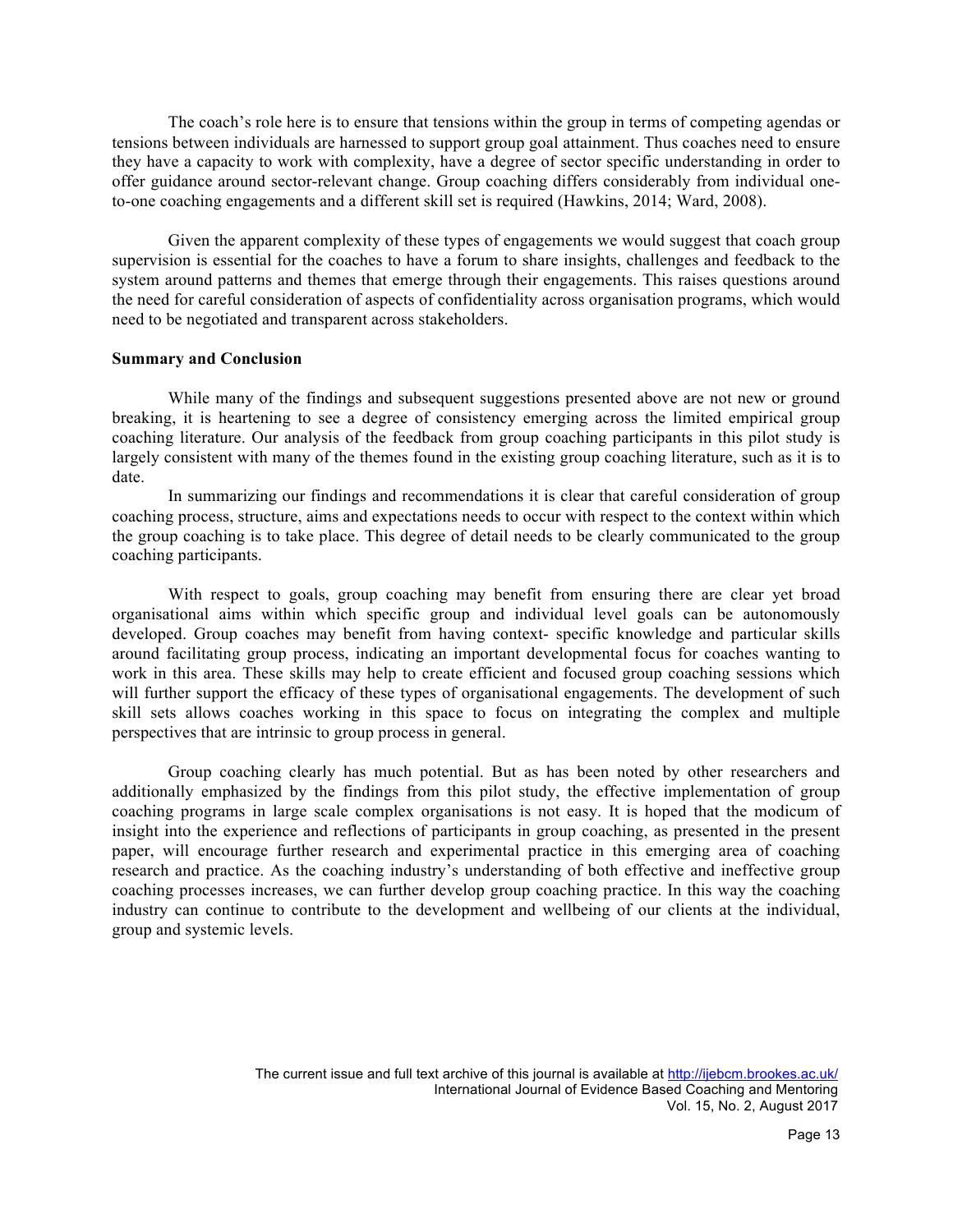# **References**

- Adler. (2012). The Sociological Ambivalence of Bureaucracy: From Weber Via Gouldner to Marx. *Organization Science, 23*(1), 244-266.
- AMA. (2016). *Public Hospital Report Card*. Barton, ACT: Australian Medical Association.
- Barr, & van Nieuwerburgh. (2015). Teachers' Experiences of an Introductory Coaching Training Workshop in Scotland: An Interpretative Phenomenological Analysis. *International Coaching Psychology Review, 10*(2), 190-204.
- Brown, & Grant. (2010). From Grow to Group: Theoretical Issues and a Practical Model for Group Coaching in Organisations. *Coaching: An International Journal of Theory, Research and Practice, 3*(1), 30-45.
- Bunker, & Alban. (2012). *The Handbook of Large Group Methods: Creating Systemic Change in Organizations and Communities*. London: John Wiley & Sons.
- Carr, & Peters. (2013). The Experience of Team Coaching: A Dual Case Study. *International Coaching Psychology Review, 8*(1), 80-98.
- Cavanagh, & Lane. (2012). Coaching Psychology Coming of Age: The Challenges We Face in the Messy World of Complexity? *International Coaching Psychology Review, 7*(1), 75- 90.
- Coates. (2013). Integrated Leadership Development Programmes: Are They Effective and What Role Does Coaching Play? *International Journal of Evidence Based Coaching and Mentoring, 7*, 39-55.
- Day, Fleenor, Atwater, Sturm, & McKee. (2014). Advances in Leader and Leadership Development: A Review of 25years of Research and Theory. *The Leadership Quarterly, 25*(1), 63-82.
- Florent-Treacy. (2009). Behind the Scenes in the Identity Laboratory: Participants' Narratives of Identity Transition through Group Coaching in a Leadership Development Programme. *International Coaching Psychology Review, 4*(1), 71-86.
- Fusco, O'Riordan, & Palmer. (2015). Authentic Leaders Are... Conscious, Competent, Confident, and Congruent: A Grounded Theory of Group Coaching and Authentic Leadership Development. *International Coaching Psychology Review, 10*(2), 131-148.
- Godfrey, Andersson-Gare, Nelson, Nilsson, & Ahlstrom. (2013). Coaching Interprofessional Health Care Improvement Teams: The Coachee, the Coach and the Leader Perspectives. *Journal of Nursing Management, 23*(1), 25-37.
- Grajfoner. (2009). Managing Change: Role of Coaching Psychology in Gender Transition. *The Coaching Psychologist, 5*(2), 69-75.
- Grant. (2003). The Impact of Life Coaching on Goal Attainment, Metacognition and Mental Health. *Social Behavior and Personality: An International Journal, 31*(3), 253-263.
- Grant, & O'Connor. (2015). Executive Coaching in Times of Organizational Change: A Vital Support and Developmental Mechanism. In L. Hall (Ed.), *Coaching in Times of Crisis and Transformation* (pp. 121-141). London: Kogan Page.
- Grant, Studholme, Verma, Kirkwood, & Paton. (2016). *Report on the Impact of Participation in the Nsw Health Coaching Panel: Outcomes and Recommendations* Sydney: NSW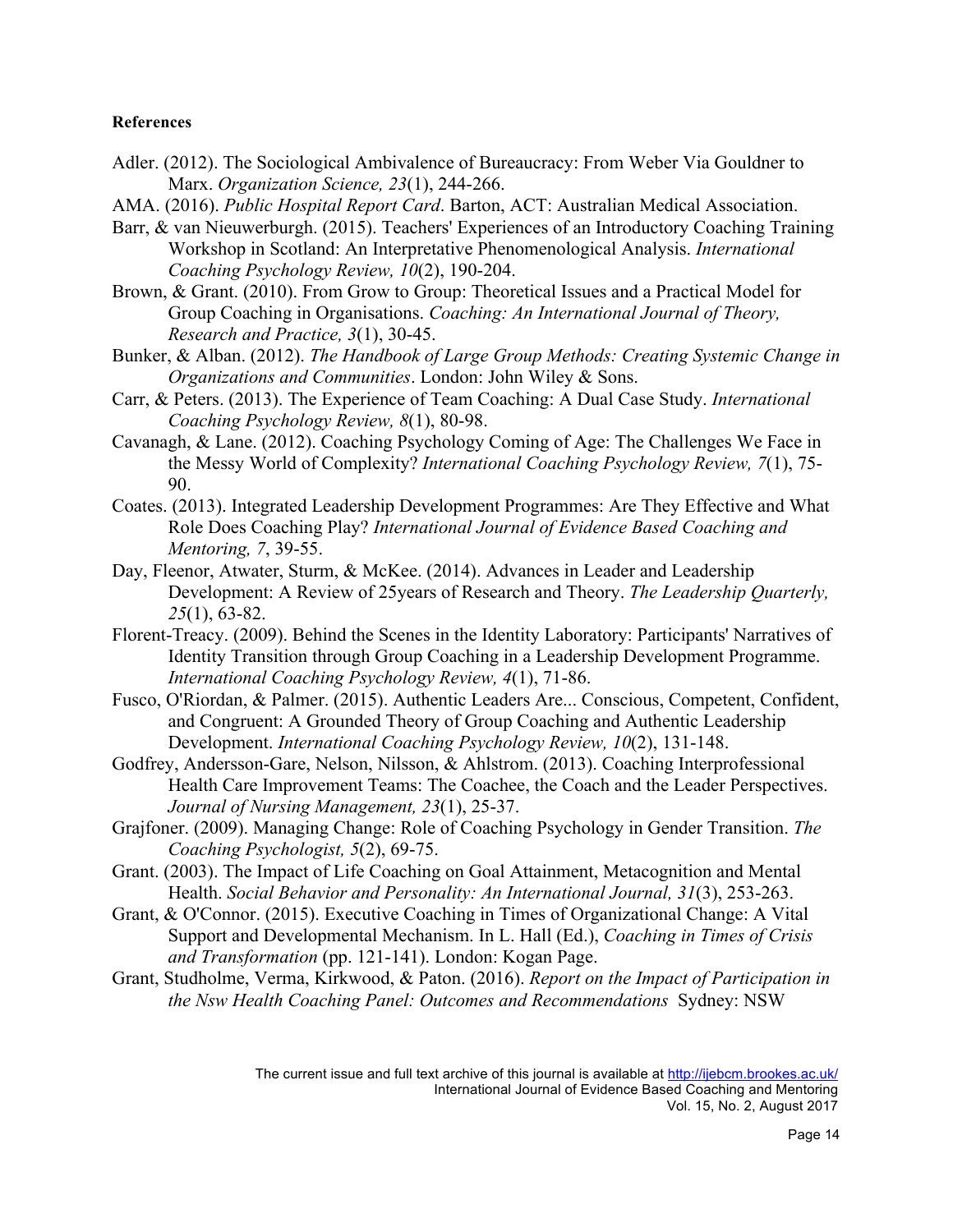Agency for Clinical Innovation , Ministry of Health and the Health Education Training Institute.

- Hackman, & Wageman. (2005). A Theory of Team Coaching. *Academy of Management Review Vol 30(2) Apr 2005, 269-287*.
- Hauser. (2014). Shape Shifting: A Behavioral Team Coaching Model for Coach Education, Research, and Practice. *Journal of Psychological Issues in Organizational Culture, 5*(2), 48-71.
- Hawkins. (2014). *Leadership Team Coaching: Developing Collective Transformational Leadership*. London: Kogan Page Publishers.
- Ives, & Cox. (2012). *Goal-Focused Coaching: Theory and Practice*. New York: Routledge.
- Jones, Woods, & Guillaume. (2016). The Effectiveness of Workplace Coaching: A Meta-Analysis of Learning and Performance Outcomes from Coaching. *Journal of Occupational and Organizational Psychology 89*(2), 249-277.
- Kets de Vries. (2005). Leadership Group Coaching in Action: The Zen of Creating High Performance Teams. *Academy of Management Executive, 19*(1), 61-76.
- Muhlberger, & Traut-Mattausch. (2015). Leading to Effectiveness: Comparing Dyadic Coaching and Group Coaching. *Journal of Applied Behavioral Science, 51*(2), 198-230.
- Nueman. (2000). *Social Research Methods: Quantitative and Qualitative Approaches* (5th ed.). Boston: Allyn and Bacon.
- O'Connor, & Cavanagh. (2013). The Coaching Ripple Effect: The Effects of Developmental Coaching on Wellbeing across Organisational Networks. *Psychology of Well-Being: Theory, Research and Practice, 3*(2), 1-23.
- O'Connor, & Cavanagh. (2017). Group and Team Coaching. In T. Bachkirova, G. Spence & D. Drake (Eds.), *The Sage Handbook of Coaching* (pp. 486-504). London: Sage.
- Rauen. (2005). *Handbuch Coaching*. Göttingen: Hogrefe Verlag.
- Rosenthal. (1979). The File Drawer Problem and Tolerance for Null Results. *Psychological Bulletin, 86*(3), 638-641.
- Spector. (1984). Qualitative Research: Data Analysis Framework Generating Grounded Theory Applicable to the Crisis in Science Education. *Journal of Research in Science Teaching, 21*(5), 459-467.
- Stelter, Nielsen, & Wikman. (2011). Narrative-Collaborative Group Coaching Develops Social Capital-a Randomised Control Trial and Further Implications of the Social Impact of the Intervention. *Coaching: An International Journal of Theory, Research and Practice, 4*(2), 123-137.
- Theeboom, Beersma, & van Vianen. (2013). Does Coaching Work? A Meta-Analysis on the Effects of Coaching on Individual Level Outcomes in an Organizational Context. *The Journal of Positive Psychology, 9*(1), 1-18.

Thornton. (2016). *Group and Team Coaching: The Secret Life of Groups*. London: Routledge.

- Torbrand, & Ellam-Dyson. (2015). The Experience of Cognitive Behavioural Group Coaching with College Students: An Ipa Study Exploring Its Effectiveness. *International Coaching Psychology Review, 10*(1), 76-93.
- Vesso. (2015). Strengthening Leader's Impact and Ability to Manage Change through Group Coaching. In P. F. E. Dievernich, O. K. Tokarski & J. Gong (Eds.), *Change Management*

The current issue and full text archive of this journal is available at http://ijebcm.brookes.ac.uk/ International Journal of Evidence Based Coaching and Mentoring Vol. 15, No. 2, August 2017